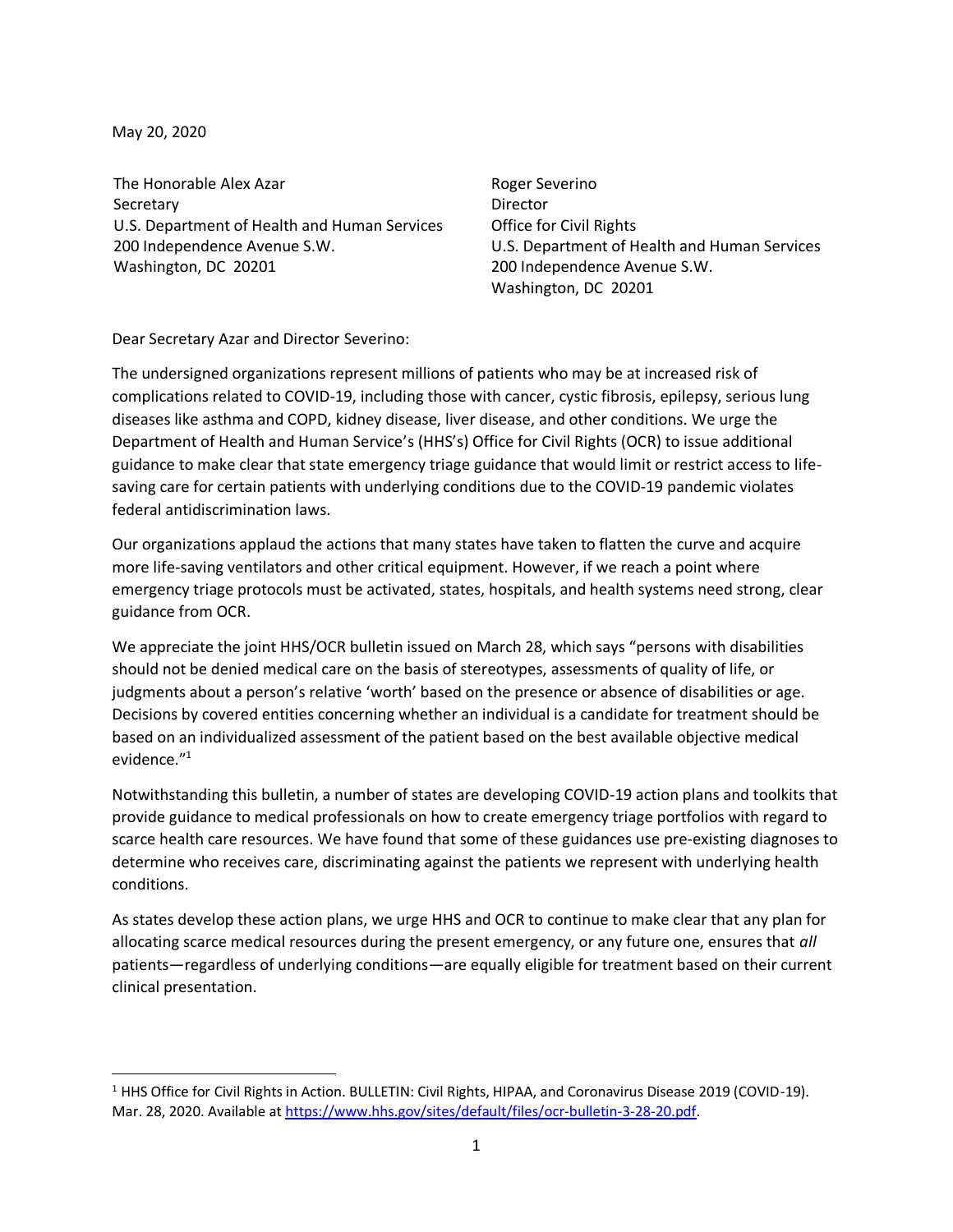Guidance should include the following:

- Decisions about who receives care should be based on the patient's likelihood of responding to a treatment.
- All persons should be qualified to receive lifesaving care, regardless of the presence of an underlying condition or advanced age.
- States should be transparent in their guidance to hospitals and health systems to ensure public accountability.

Our organizations thank you again for the OCR guidance from March 28 and encourage additional guidance to create more clarity for states and health systems. Our organizations are happy to provide a patient perspective on this important issue.

For more information or to discuss further, please direct your staff to contact Stephanie Krenrich at the American Cancer Society Cancer Action Network at [Stephanie.Krenrich@cancer.org.](mailto:Stephanie.Krenrich@cancer.org)

Sincerely,

Alliance for Aging Research Alpha-1 Foundation American Cancer Society Cancer Action Network American Kidney Fund American Lung Association Arthritis Foundation Association of American Cancer Institutes Cancer Support Community CancerCare Children's Cancer Cause Chronic Disease Coalition COPD Foundation Cystic Fibrosis Foundation Debbie's Dream Foundation Epilepsy Foundation Family Voices Fight Colorectal Cancer FORCE: Facing Our Risk of Cancer Empowered Global Liver Institute GO2 Foundation for Lung Cancer Harm Reduction Coalition Hemophilia Federation of America International Myeloma Foundation KidneyCAN LUNGevity Foundation